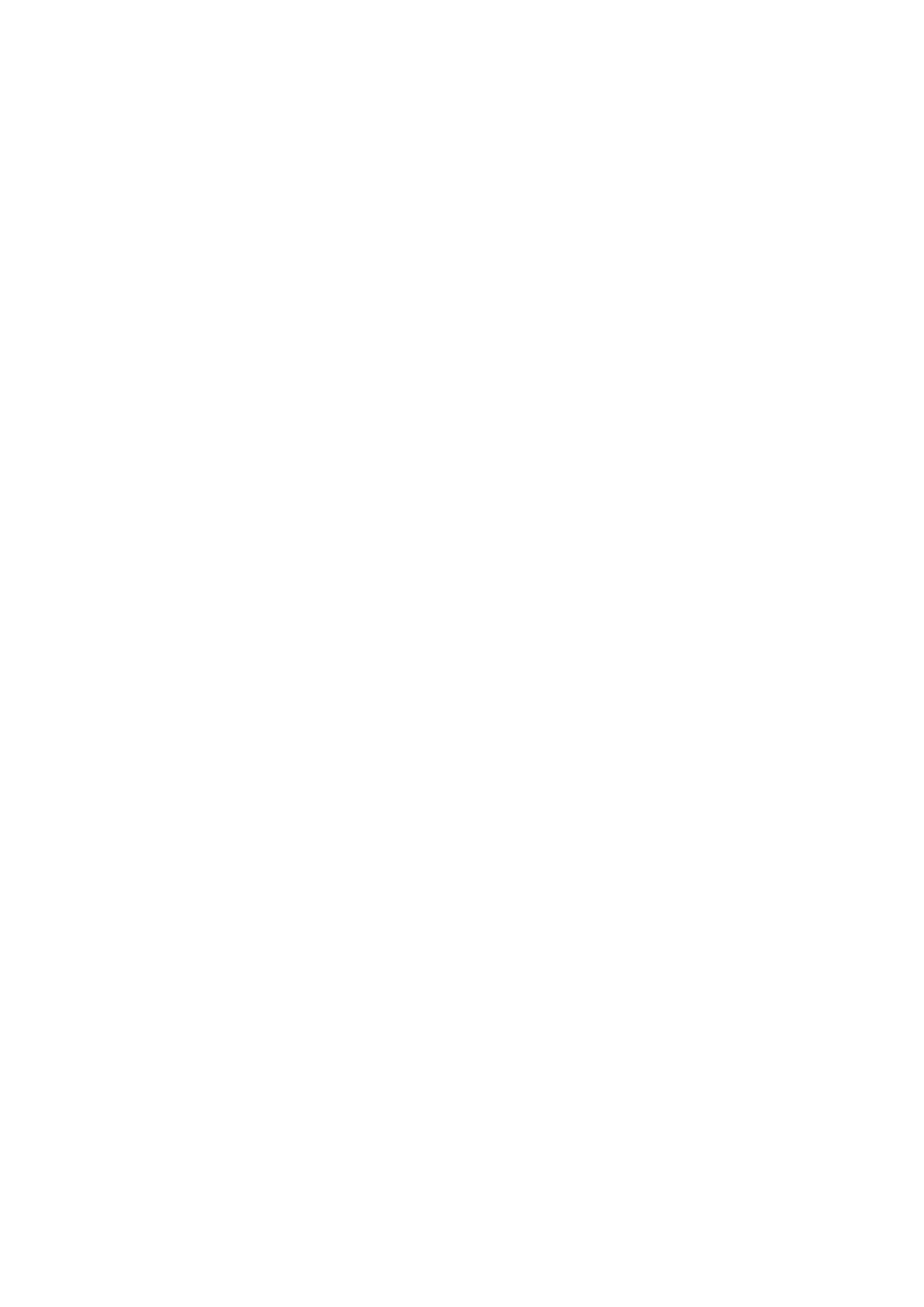Discussion Paper 87

#### **INTRODUCTION**

Both governance and civil society have come to attract considerable interest globally. Civil society matters for good governance because it can help to balance the role of the state and the rights of citizens and to promote constructive interactions between and within government and non-government forces (Putnam, 1994; Roy, 2008; Tandon and Mohanty, 2003). Such balancing and interaction are particularly important in a transition economy like China, given the increasing concern about social instability as a threat to its economic prosperity (Pei, 2006; Perry and Selden, 2003). In the impulsive rush to economic prosperity, there have emerged unprecedented opportunities for citizens to associate and play an active role in community affairs outside the government and Party. It is also often the case that those at the losing end find neither the state nor business having sympathy for their plight and grievances.

In the context of contemporary rural China, the rise of formal and informal civil society activities and organizations,  $1$  large in number and of great diversity, is widely regarded as one of the most significant developments in local governance. Of the growing body of research literature in this field, two strands can be distinguished. The first one focuses on the extent to which Chinese villagers have been 'challenging the Mandate of Heaven', in the words of Elizabeth Perry  $(2002)$  $(2002)$  $(2002)$ .<sup>2</sup> A significant number of studies examine why and how Chinese villagers have resorted to 'mobilized', rather than 'institutionalized', modes of political participation, to protect themselves from a 'predatory' local state and to further their collective interests. The analytical emphasis has been on the driving forces, the patterns and the potential political impact of collective protest and resistance in the countryside (e.g., Bernstein and Lü, 2003; Cai, 2008; Guo 2001; O'Brien and Li, 2006). Excessive tax burdens, widespread official corruption, land expropriation without proper compensation and the deterioration of the environment have been major sources of rural unrest in recent years. The number of illegal and violent collective protests has been increasing and they have become more organized. 'Rural China is likely to remain fertile soil for widespread protest and social unrest that could threaten the stability of the Communist regime' (Zweig, 2003, p.132).

The second strand suggests, instead, that the social organizations of Chinese villagers have been by and large 'complementing the Mandate of Heaven'. A large number of publications illustrate that rural associations have engaged in a cooperative and mutually beneficial relationship with a 'benevolent' local Party-state to promote economic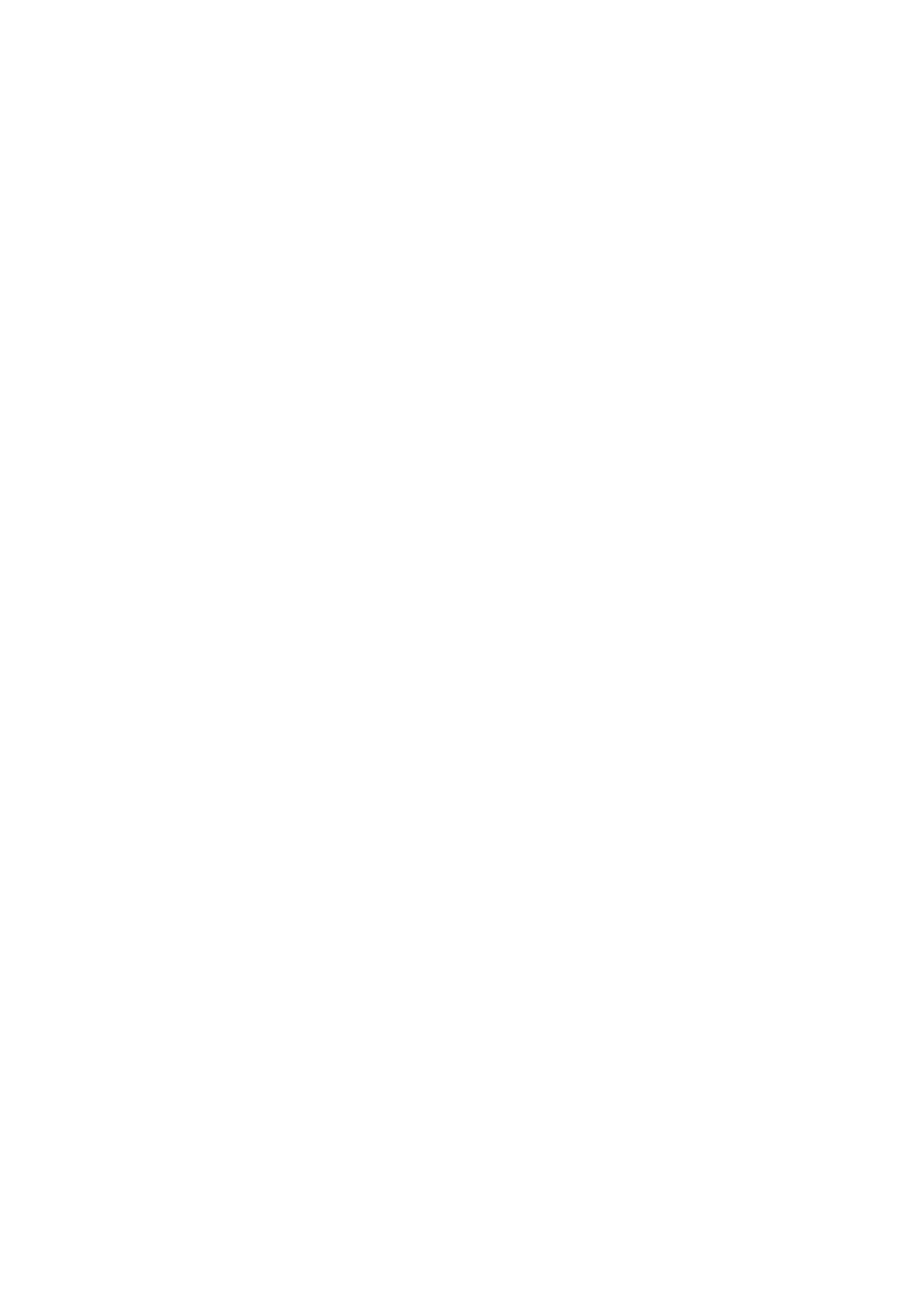positive influence on villagers' participation in self-governing social organizations. It is also found that lineage structure, inter-lineage rivalry, intra-lineage cohesion and labour out-migration have statistically significant impact on villagers' participation in such social organizations at the village level. These results are robust to major control variables which represent the economic, social and geographic features of individual villages.

This research aims to enrich the literature on civil society–governance– development interface in general and the interaction between political distrust/trust and participation in social organizations in particular. Because the traditional concept of political trust, which focuses on citizens' general attitudes toward an abstract government, cannot provide explanatory power to the village-level variation in autonomous civic associations, we resort to a refinement of the concept as appealed by Levi and Stoker (2000, pp. 495-6) and adapt it to the Chinese context in line with Li (2004, 2008). We examine the political attitudes of villagers towards their township governments and officials. Our survey questions on the perceived trustworthiness of township leaders are designed to capture both 'competence to perform what one is trusted to do, and motivation to perform' (Hardin, 2006, p. 36). Our analysis and the empirical findings indicate that, when distrusting local Party and government officials, for their unwillingness and/or inability to perform their functions, villagers might attempt to partly 'assume the Mandate of Heaven', by participating in an alternative arena – unofficial and self-governing social organizations – in which they can serve the interests of themselves and their communities, while fending off government interference in their activities. In addition, the significant impacts of political distrust, lineage structure, inter-lineage tensions and intra-lineage unity on villagers' social participation suggest the sensitivity of rural China's selfgoverning associations to local history and to the initial conditions of individual villages. This is in line with the pluralistic perspective on the origin and evolution of social organizations (Berkowitz and Roland, 2007).

The rest of the paper proceeds as follows. Section 2 reports the general development of social organizations in rural China and puts an emphasis on the emergence of unofficial and self-governing associations. Section 3 develops hypotheses with respect to our key explanatory variables: the level of political distrust and the nature of lineage structure and relations. Section 4 reports survey design and measurements of political trust, lineage features and other variables included in our econometric estimations. Section 5 presents the estimation results, and Section 6 concludes.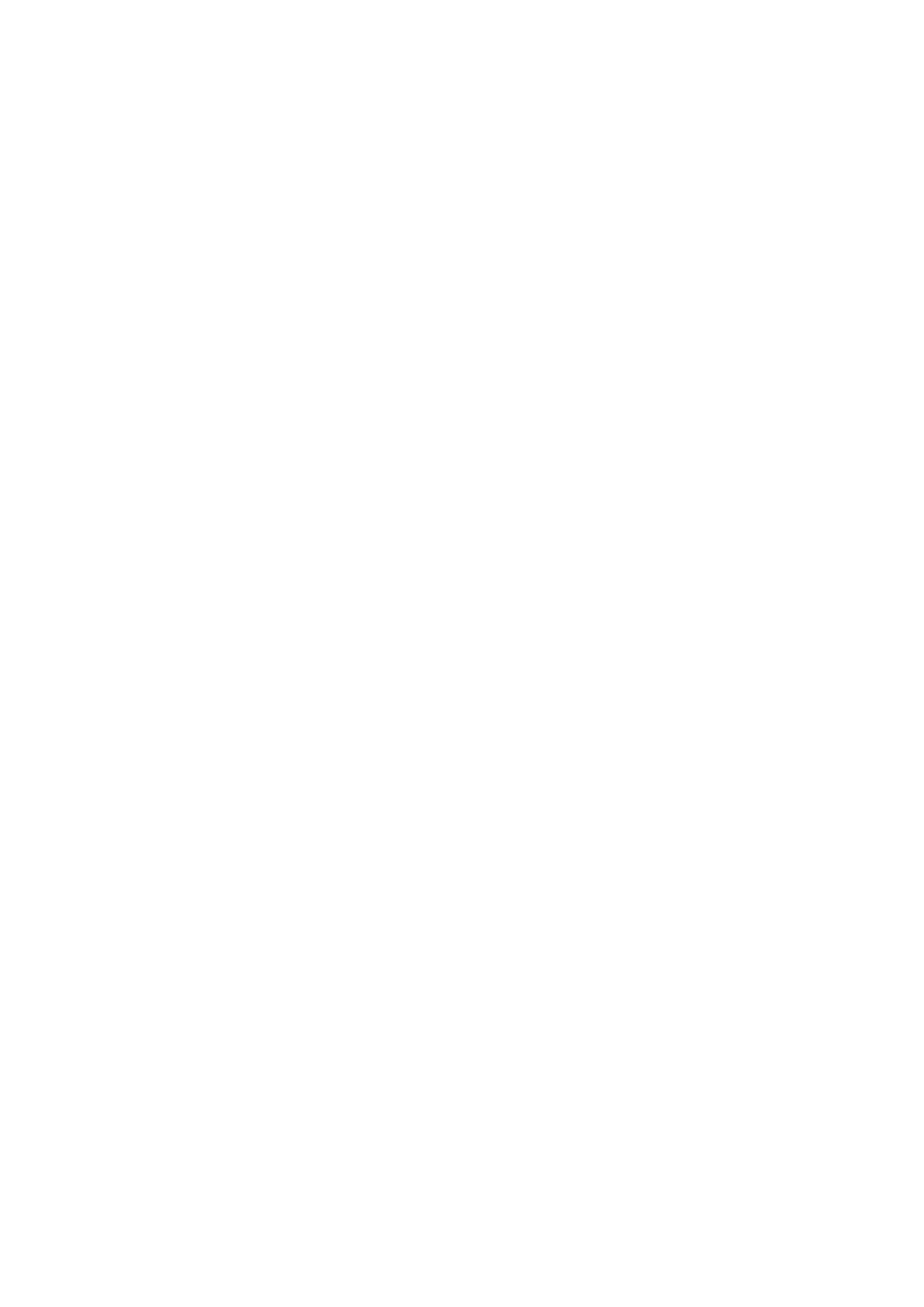traditional mass organizations nor part of the local Party-state apparatus. Table 1 reports the number and proportion of such associations by major categories and types in our sample. It also reports our estimations at the national level, which are based on proportional extrapolation. The table shows that there were in total 552 grassroots social organizations in our sample villages in 2004-05. They include the associations for wedding and funeral affairs, old people associations, Christian churches, ancestral, Buddhist, and other local temples, organizations offering technical support to farmers, mutual aid groups, consumer protection associations, dispute mediation associations, village security patrol groups, and others. Of these diverse organizations, over 18% are churches, temples, and other religious organizations; 16.7% are in the category of cultural, sports, and health organizations; 14% are engaged in civil dispute mediation; 13.8% are community security control committees or patrol groups; and another 13.8% belong to the categories of technical assistance and mutual-aid in production. This leads to an extrapolative estimation of the number of rural grassroots social organizations at the national level being 3.16 million.

#### (Tables 1-4 about here)

 While the major function of rural grassroots associations is the delivery of production services, they also play an important role in the provision of local public goods. Table 2 reports the proportions of these organizations that initiated various village-level infrastructure projects and the rates of successful implementation of these projects during the period of 2000-2005. It shows that about 19% of rural associations took the initiative to undertake local public infrastructure projects, such as the construction and repair of roads, bridges, and drinking water supply systems. Of these initiatives, 67% were successfully implemented. About 16% of these organizations took the lead in carrying out agricultural infrastructure projects, with a success rate of 65%; and around 12% of them engaged in the improvement of school facilities, succeeding in 78% of the cases. In rural communities, initiating and carrying out infrastructure projects usually requires the approval and support of the village government. Surprisingly, in our sample, about 50% of the public infrastructure projects that were carried out by local temples were run independently, without the help of the village committee or Party branch. This suggests that some rural social organizations constitute a separate sphere of activity from the local Party-state, where villagers cooperate to meet their needs, taking over some of the tasks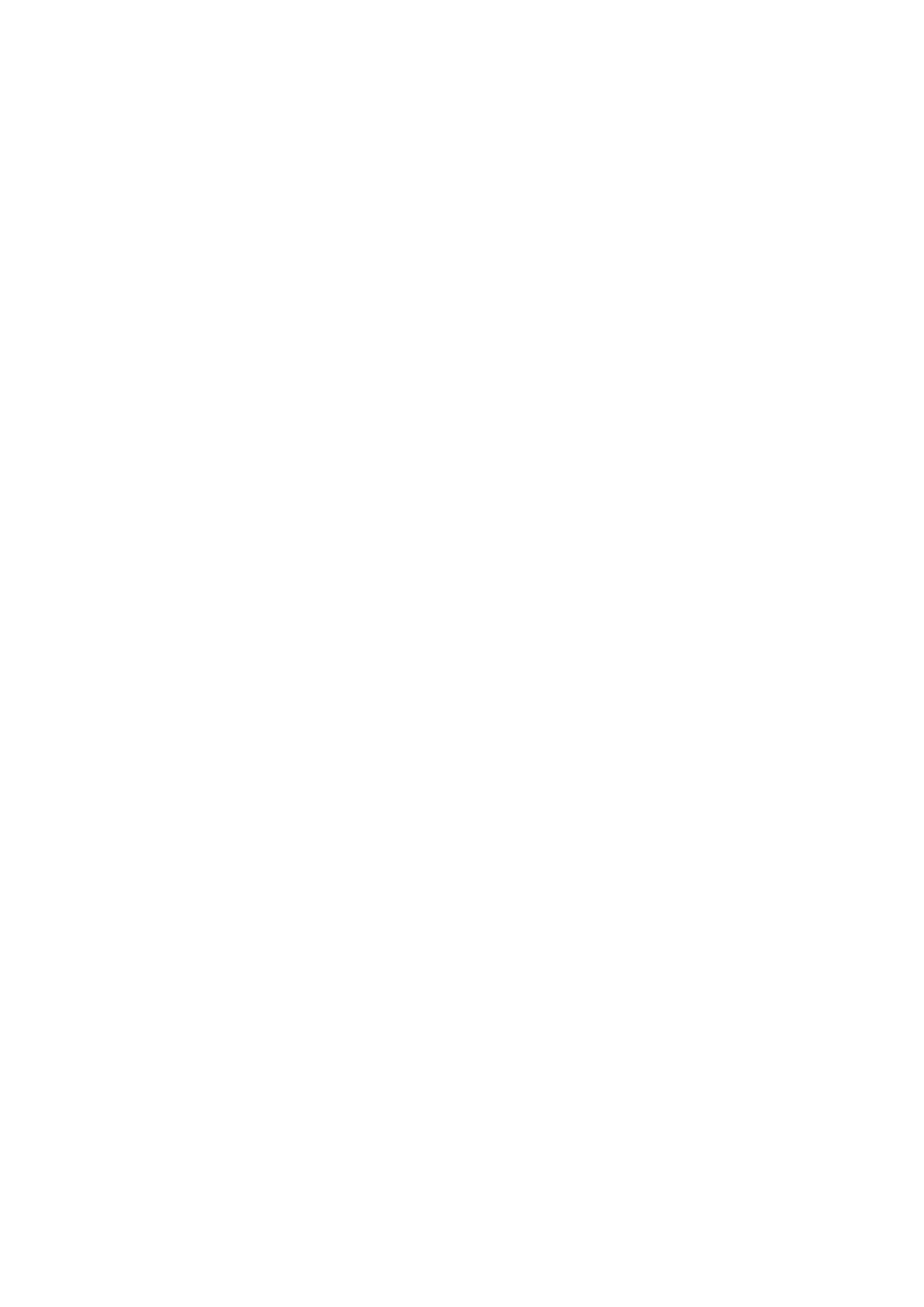typically prevails. This stream of research identifies local government officials as the leading actors who set pace for the development of rural social organizations, with the objective of mobilizing socioeconomic resources and popular support for the fulfilment of their political and bureaucratic duties, $6$  in a context of extending fiscal scarcity, increasing difficulties in enforcing highly contested policies, and the persistent push by the central government for bureaucratic downsizing (Hansen, 2008; Oi, 1999; Rozelle *et al*., 2005; White et al., 1996). In contrast, studies on the 'mobilized' political participation of villagers often pinpoint the predatory side of the local politico-administrative process. They show that villagers' protests against local cadres increasingly give rise to, and are channelled by, underground social organizations, which are ultimately repressed and dismantled (Bernstein, 2000; Bernstein and Lü, 2003; Thornton, 2004, Yu 2008). While socioeconomic factors do play a role in both the above processes, they become the dominant force in the analysis of those, mainly informal, organizations built up by a 'bottom-up' process. The rise of associations initiated and led by villagers is seen as rooted in the transformation of the Chinese rural economy and as stemming from very different segments of the rural population, in response to the new needs and opportunities that they face in a rapidly changing socio-economic context (Hu, 2007; White *et al*., 1996; Zhang and Baum, 2004).

Although the above literature is overwhelmingly based on qualitative case studies and cannot provide direct help to our quantitative research, the politico-administrative perspective draws our attention to the political attitudes of villagers towards their township officials, given the fact that the latter sit at the bottom of the government hierarchy and directly implement almost all policies related to rural society. On the other hand, the socioeconomic perspective points to some of the social conditions which are either conducive or restrictive to the development of rural associations. It suggests a close association between social cohesion and intra-lineage solidarity and between social divisiveness and inter-lineage tension. It also helps us to identify effective control variables in the social, economic, and geographic domains.

## **Political Trust/Distrust**

Trust is cognitive or rational, in that it is dependent on assessments of trustworthiness of the potentially trusted person or institution (Levi, 1998; Hardin, 2006). Individual trustworthiness involves *motivation* and *competence* to perform what one is trusted to do. Institutional trustworthiness implies 'procedures for selecting and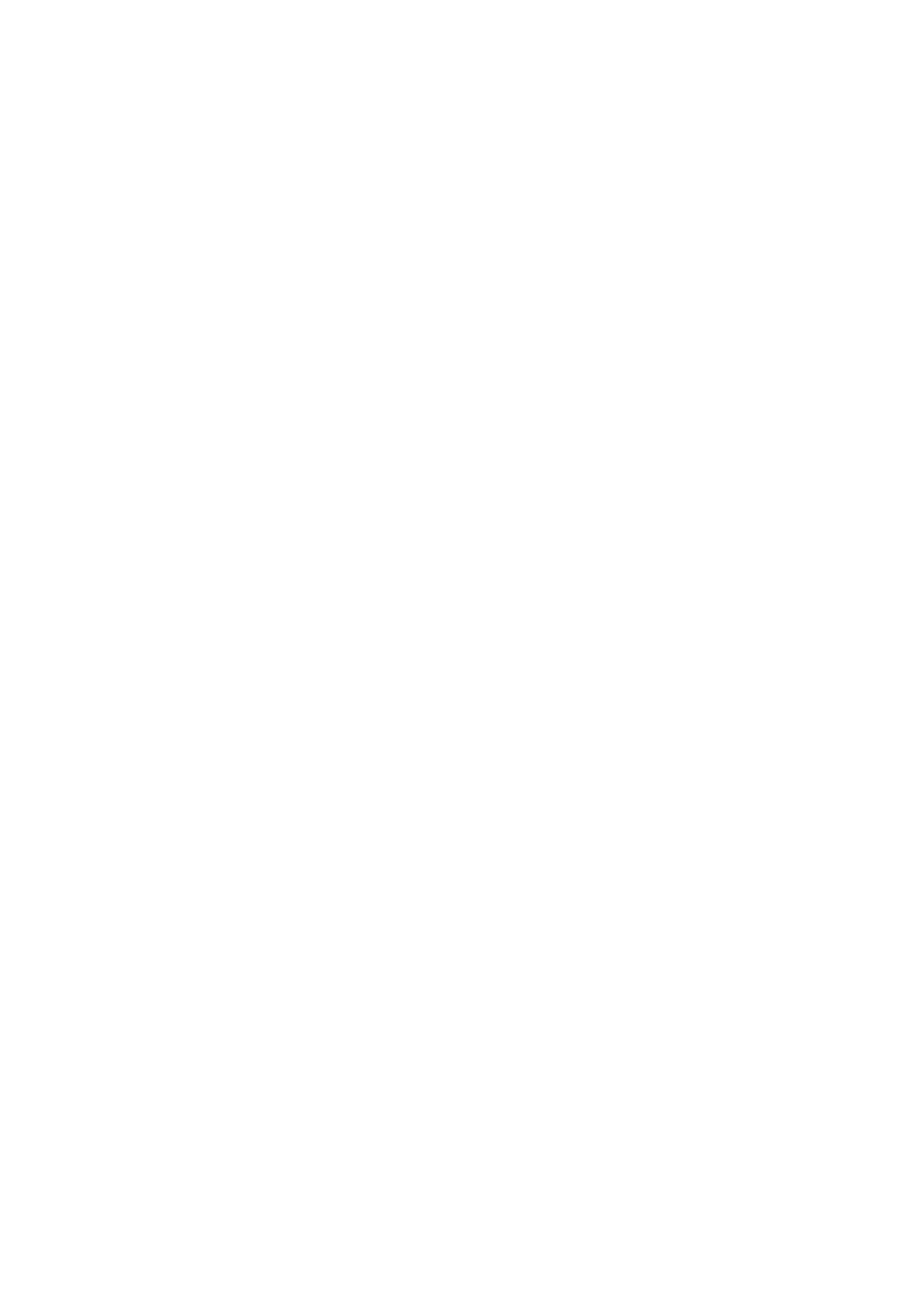refuse to recognise legal protections and privileges granted by the central government (Li 2004; O'Brien and Li 2006; Minzner, 2006). Collectively, policy-based resisters seek audiences with higher levels and lodge complaints against grassroots cadres, demanding 'the repeal of local policies, the removal of local emperors, and the lifting of illegal local impositions' (Li and O'Brien, 1996, p. 29).

Third, abuses of public trust and power by local officials increasingly lead Chinese villagers to undertake collective acts of violent resistance, which arguably reveals the limited effectiveness of existing political and legal institutions in inducing villagers to seek redress of their grievances peacefully and in guaranteeing socio-political stability in rural China (Bernstein and Lü, 2003; Guo, 2001; Thornton, 2004).

Adding to the above list, although not being mutually exclusive, this research highlights that villagers who distrust local Party and government officials are not necessarily 'alienated apathetics' totally disengaging from the public sphere, nor 'alienated activists' resorting to political protest and resistance (Seligson 1980). They may become 'social activists' and participate in self-governing social organizations in order to improve community governance independently from formal local political structures. In other words, villagers, who are aware of their collective needs and recognize that local officials lack institutional incentives and/or financial and other resources to meet these needs, might opt for engaging in self-governing associations, in order to improve their livelihoods, while avoiding the risks entailed by political protest and resistance. This discussion leads to our first hypothesis:

## **H1**: *Other things being equal, the villagers' political distrust in local governments increases their participation rate in self-governing social organizations.*

This hypothesis is in sharp contrast to the positive relationship between political trust and associational activism in democratic regimes as suggested by previous researches. For instance, Brehm and Rahn (1997) demonstrate that confidence in US federal institutions, such as the Congress, the Executive Branch and the Supreme Court, increases the level of citizens' civic engagement. Booth and Seligson (2005) show that trust in local government increases civil society activism in the context of Costa Rica.

To test this hypothesis, we will focus on villagers' political distrust in township Party and government officials. This focus is justified by the following two reasons. First, in explaining everyday socio-political behaviour, like civic associational activities, distrust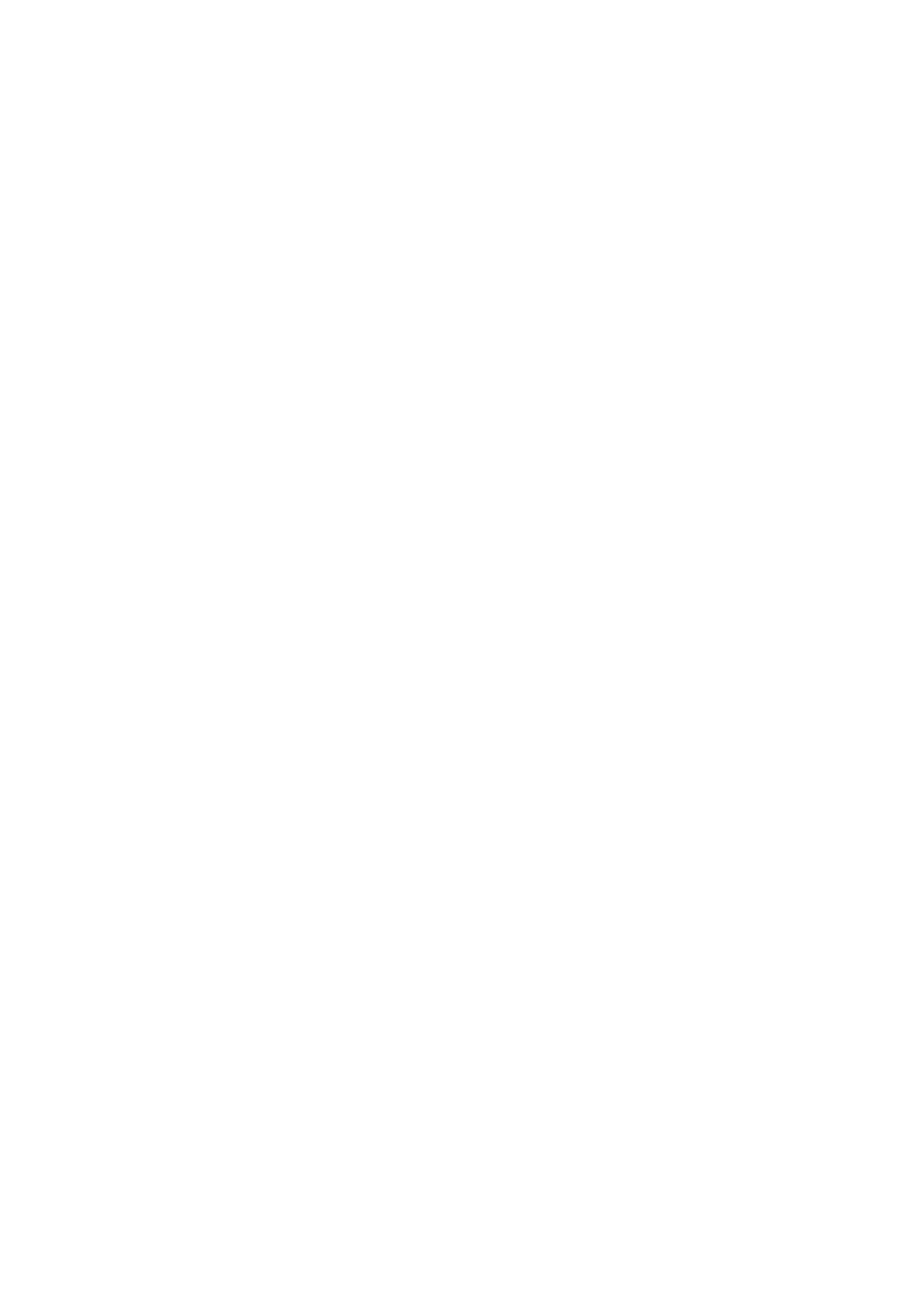have these positive effects. On the other hand, in some locations, inter-clan rivalry and violence seem to be an increasingly important source of rural unrest (Chiang, 1995; Gao, 1999). As indicated in Chiang (1995), a side effect of clans 'is frequent feuds between clans or villages of different lineages (surnames) that are particularly serious in southern China. Because the rival clans reject the mediation of local officials, the disputes often result in large-scale armed battles.'

The literature clearly suggests that a higher level of tension between sub-village lineage groups would weaken villagers' willingness and ability to trust their fellow villagers in other lineages and, as a result, their incentives to undertake associational activities at the village community level. On the other hand, typically, the larger the number of lineage groups in a given village, the greater the number of local ancestral halls and temples. Our fieldwork shows that these ancestral halls and temples are often the birthplace of many existing unofficial and self-governing social organizations, because they are the historical testimony of intra-lineage solidarity, an instance of the so-called 'bonding social capital' at the village level, and they accumulate economic and, especially, social assets which facilitate the development of grassroots associations. This discussion leads to our second hypothesis:

**H2**: *Other things being equal, (a) tension between sub-village lineage groups reduces villagers' participation rate and (b) the number of ancestral halls/temples is positively correlated with villagers' participation rate in self-governing social organizations.*

 This hypothesis enriches the recent literature on social participation in heterogeneous communities, which suggests that heterogeneity within communities, in the form of wealth inequality, ethnic or racial diversity, has a negative impact on social cooperation, group formation and participation both in developed and developing countries (Alesina and La Ferrara, 2000; La Ferrara, 2002; Miguel and Gugerty, 2005). While inter-lineage rivalry would play such a negative role, the bonding social capital within individual lineage groups may add a positive push. It is the interplay of intralineage cohesion and inter-lineage tensions that ultimately affects the vibrancy of associational life in Chinese villages.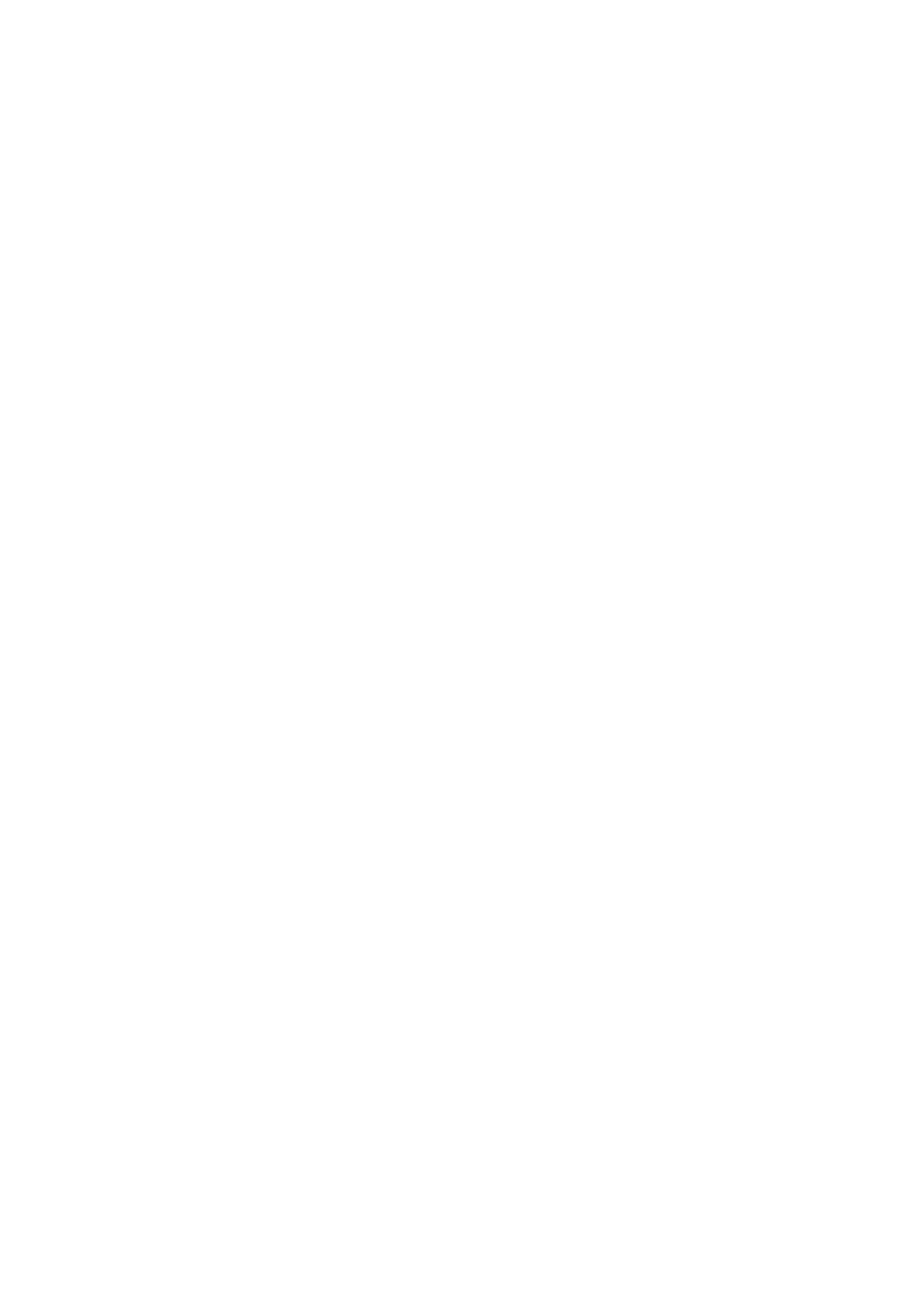The above discussion suggests a 'supply-side' argument for the potentially positive effect of rural out-migration on associational development in the communities of origin. This positive effect could be attributed to the associational skills and experiences gained by migrants in destination areas and, especially, to migrants' networks, the latter being defined as 'sets of interpersonal ties that connect migrants, former migrants, and nonmigrants in origin and destination areas through ties of kinship, friendship, and shared community origin' (Massey *et al*., 1993, p.448).

A 'demand-side' argument for this potentially favourable effect can be pushed forward as well. Those members of the rural population who do not migrate might have incentives for self-organization, in order to fill the temporary 'vacuum' left by migrants, in terms of labour inputs and intergenerational support. As Murphy (2002) points out, migration forces a redefinition of the intra-household division of tasks and resources, which does not always benefit those left behind – mainly, women, children and the elderly. Households consisting of elderly couples or a spouse left at home with children, incur an increased work burden, as a result of the migration of one or several household members, but do not necessarily benefit from the resources generated by it. For those staying in the village, informal and self-governing associations might represent an accessible and inviting venue for participation and mutual assistance, in order to cope with the needs created by migration, given the absence of a social safety net provided by the local state. Hypothesis three summarizes this discussion:

**H3**: *Other things being equal, out-migration increases remaining villagers' participation rate in self-governing social organizations.*

## **DATA, MEASUREMENT OF VARIABLES, AND METHODOLOGY**

#### **Data**

The dataset is from our own national survey. The survey was conducted in the summer of 2005. Stratified sampling was used to select sample villages. First, we divided the country into six regions and randomly chose one province in each of them. Jilin, Hebei, Shaanxi, Sichuan, Jiangsu, and Fujian were finally included. We then ranked all counties in each province into five quintiles according to the per capita gross value of industrial output and randomly selected one county in each quintile. For each of these 30 counties, 1 township was randomly selected from those townships with the level of per capita net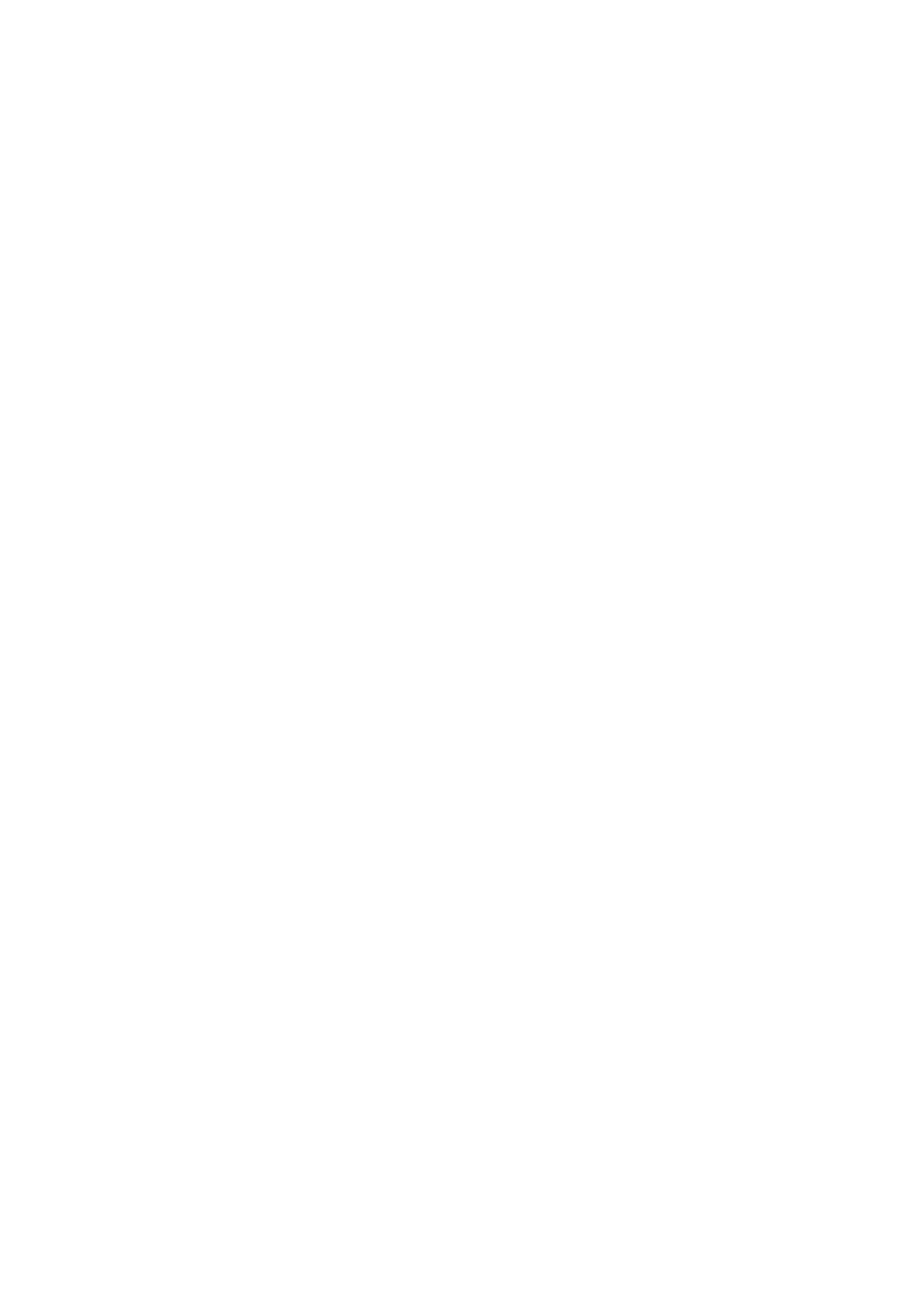avoid bluntly asking questions of a politically confrontational nature such as 'do you believe your township officials are willing to let the villagers' committee run truly autonomously?' In contrast, more general and less direct questions would give villagers some sense of distance and safety. Second, we should avoid questions which villagers can interpret too idiosyncratically, thus rendering inter-personal comparison misleading. Third, attitudinal questions can be prone to the possibility of reciprocal causation. For example, villagers' answer to the above-cited direct question may partly be a *consequence* of the functioning of self-governing social organizations and thus using this answer to explain participation in self-governing organization can be problematic.

In line with Li (2004, 2008), we design five questions to capture villagers' political trust in township Party and government officials (Table 5). Question 1 is relatively abstract and gauges villagers' general feelings toward their township officials. Question 2 intends to partly capture villagers' understanding of the relationship between township officials and village cadres. Township governments regularly pick model party members and cadres in their jurisdictions and award honours as well as money to these people. Many of these models are village cadres who have assisted township officials in accomplishing government targets, such as tax and fee collections, birth control, etc. Questions 3-5 intend to extract villagers' beliefs in the intention, willingness and competence of their township officials. Of special relevance is whether they care about peasants and have the conscience to do the right thing, even though it may undermine their fulfilment of targets assigned by the higher levels of government.

A cognitive and bi-dimensional measurement of trustworthiness assessments is adopted, as advocated by Levi (1998), Hardin (2006) and Li (2004), among others. We code 1 if the interviewed villagers agree or somewhat agree and 0 if they do not agree. The 'not sure' response in the Chinese context usually means disapproval, but the respondents are hesitant to say so because of the political implications. To achieve a village-level measurement for each political trust question, we use answers from ordinary villagers only and take the weighted average. The weights are based on the population-size of the respondent's household. The simple arithmetic average of these five indices is defined as the average index of political trust at the village level. In addition, we use the first principal component of these five indices, which explains 68.7% of total variance, as an alternative way to aggregate them.

Table 6 compares the level of political trust across the six sample provinces. Villagers in Fujian, one of the most prosperous coastal provinces, consistently rate their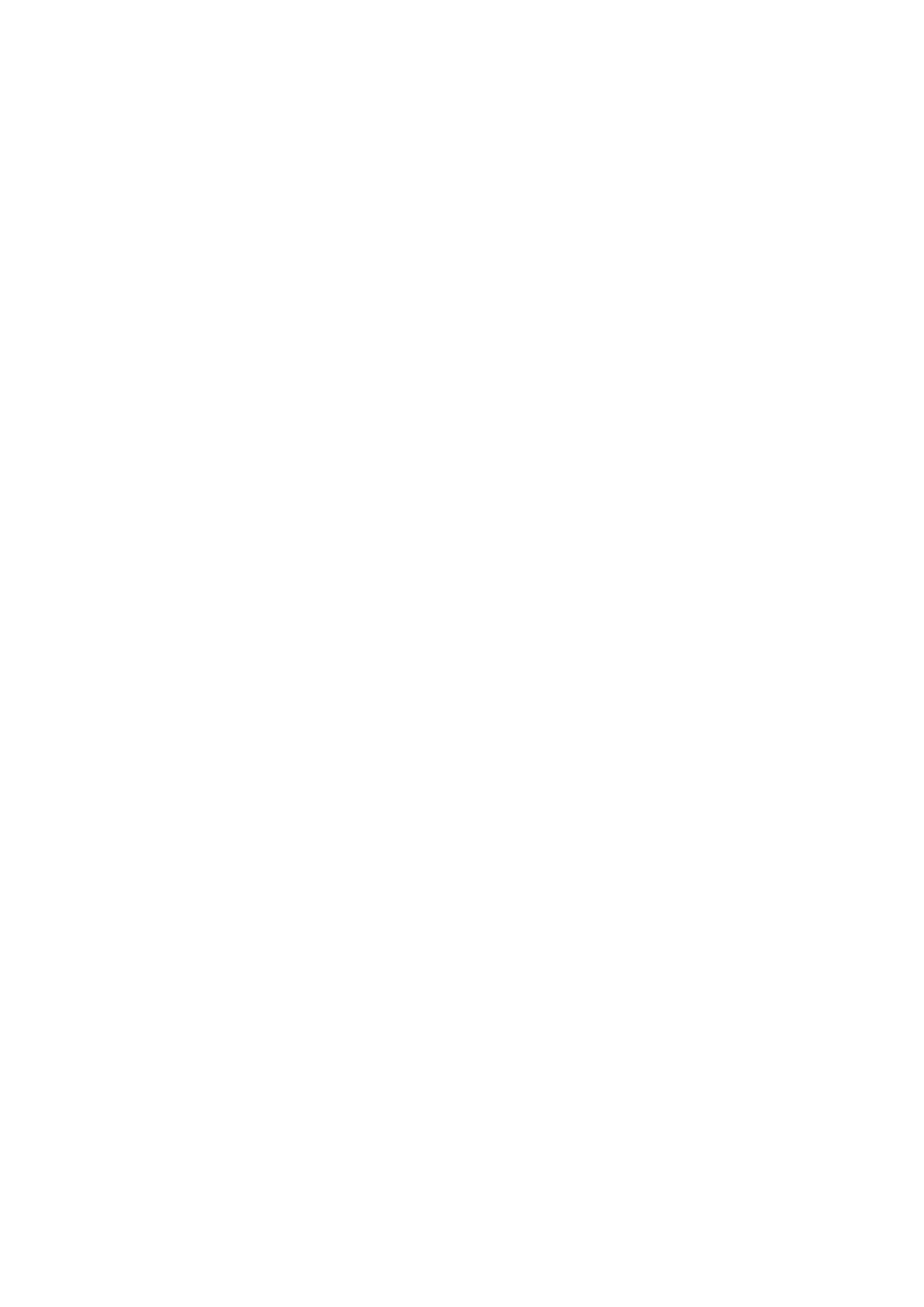#### **Addressing the Issue of Endogeneity**

The potential problem of endogeneity is a common challenge for attitudinal variables in quantitative analyses. Although we have aimed to partly address this problem in designing the measurement for political trust, without formal tests it is unclear whether the solution is adequate. We thus use instrumental variables (IVs) to further detect and correct for endogeneity. Finding valid IVs, however, is often challenging. They should be exogenous and have real effect on the suspected explanatory variables (political trust in our case). Moreover, IVs influence the dependent variable (participation rate in selfgoverning organizations) only through their impact on the potentially endogenous variables. If the IVs are valid and endogeneity exists, two-stage estimates are more adequate. If the IVs are valid but the variables in question are not endogenous, estimates without IVs are more efficient (Woodrige 2001).

We find two valid IVs: the number of villagers who participated in the anti-Japanese war, the liberation war and the Korean War under the leadership of the Communist Party, and the number of people prosecuted during the Cultural Revolution. Presumably the higher the number of veterans, the higher the political trust of villagers; the higher the number of persecuted people in Cultural Revolution, the lower the political trust. Indeed, the first stage regression shows that these two IVs have significant impacts on our political trust variable (cf. Appendix). The over-identification tests show that they are indeed exogenous and the Hausman tests show that OLS and IV estimations are statistically indifferent (Table 7). This indicates that our political trust variable is not endogenous and thus the OLS estimation is more efficient than the IV estimation. This also reassures that our indicators have captured fairly stable political beliefs in villagers.

(Table 7 about here)

### **EMPIRICAL RESULTS**

The estimate results are presented in Table 7. As we just discussed, both Sargan and Basmann over-identification tests indicate that two instrumental variables are exogenous and furthermore the Hausman test suggests that two political trust indexes are not endogenous. These tests suggest that the OLS estimator is well-behaved and more efficient than the 2SLS estimator. Therefore, the following discussion will focus on the OLS results.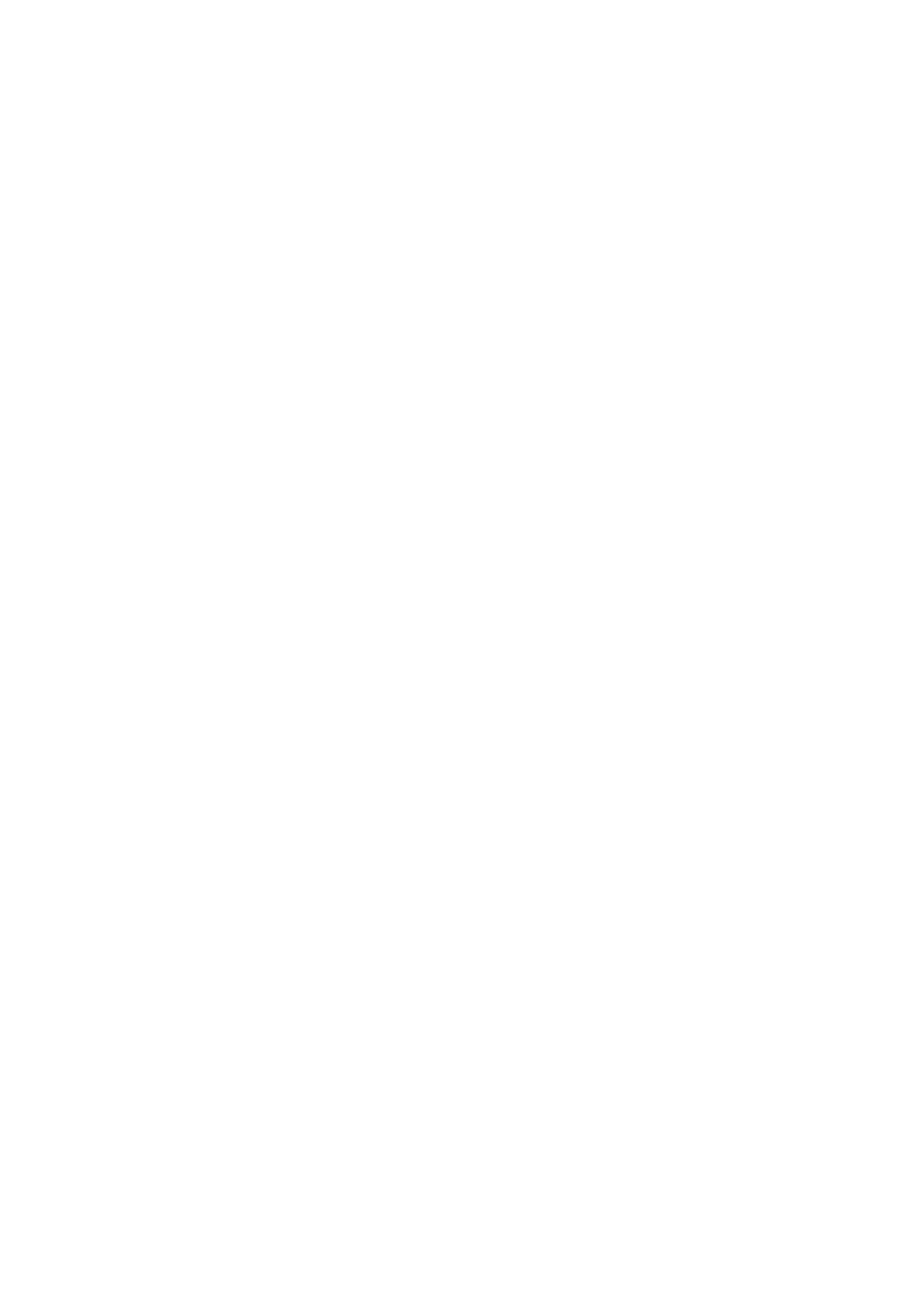and government officials, the nature of lineage relations, and the extent of out-migration. The econometric estimations based on our survey data confirm these hypotheses. The empirical results are robust to the endogeneity concern and to typical control variables which represent the socio-economic and geographic features of individual sample villages.

A political economy interpretation of these findings is the following: in rural China, the low level of villagers' political trust in township Party and government officials – for their unwillingness or inability to perform their functions, or for their lack of integrity or competence – provide villagers with incentives to set-up and join grassroots self-governing associations, which can meet their needs and improve their livelihoods independently from the local Party-state. However, whether they can succeed in doing so seems to be also conditioned by the degree of social cohesiveness at the community level, the density of social networks and villagers' past experiences of cooperation and mutual help. Thus, factors rooted in villages' socioeconomic structure, history and development path, such as lineage structure and relations and the extent of out-migration, favour or hinder villagers' participation in rural self-governing associations. Higher levels of rural out-migration and social capital accumulation in ancestral temples/halls, coupled with lower levels of inter-lineage rivalry, translate into greater availability of human, social and physical capital at the community level, which are particularly essential for the growth of rural grassroots self-governing social organisations.

These findings enrich the on-going debate on local state-society relations in the context of a transition and developing country like China, going beyond the traditional confrontation-cooperation dichotomy. The rise of grassroots self-governing social organization is possible even under an authoritarian political regime. These social organizations are not necessarily vehicles for cooperating with, nor opposition forces to, the local Party-state. Instead, they represent a separate sphere of social activity, where villagers cooperate to improve their living conditions, while keeping distrusted local officials at an arm's length. This is in support of the arguments made by Hadenius and Uggla (1996, p. 1629) that 'when citizens can rely on the state to supply a good, their incentive to produce it themselves naturally diminishes. If, however, the state stops providing the good – for reasons economic or political – independent organizations often step in. A burst of organizing in civil society can be the result'. In rural China, informal and self-governing associations have emerged and taken over some of the tasks that local officials do not perform as required. These social organisations are tolerated by the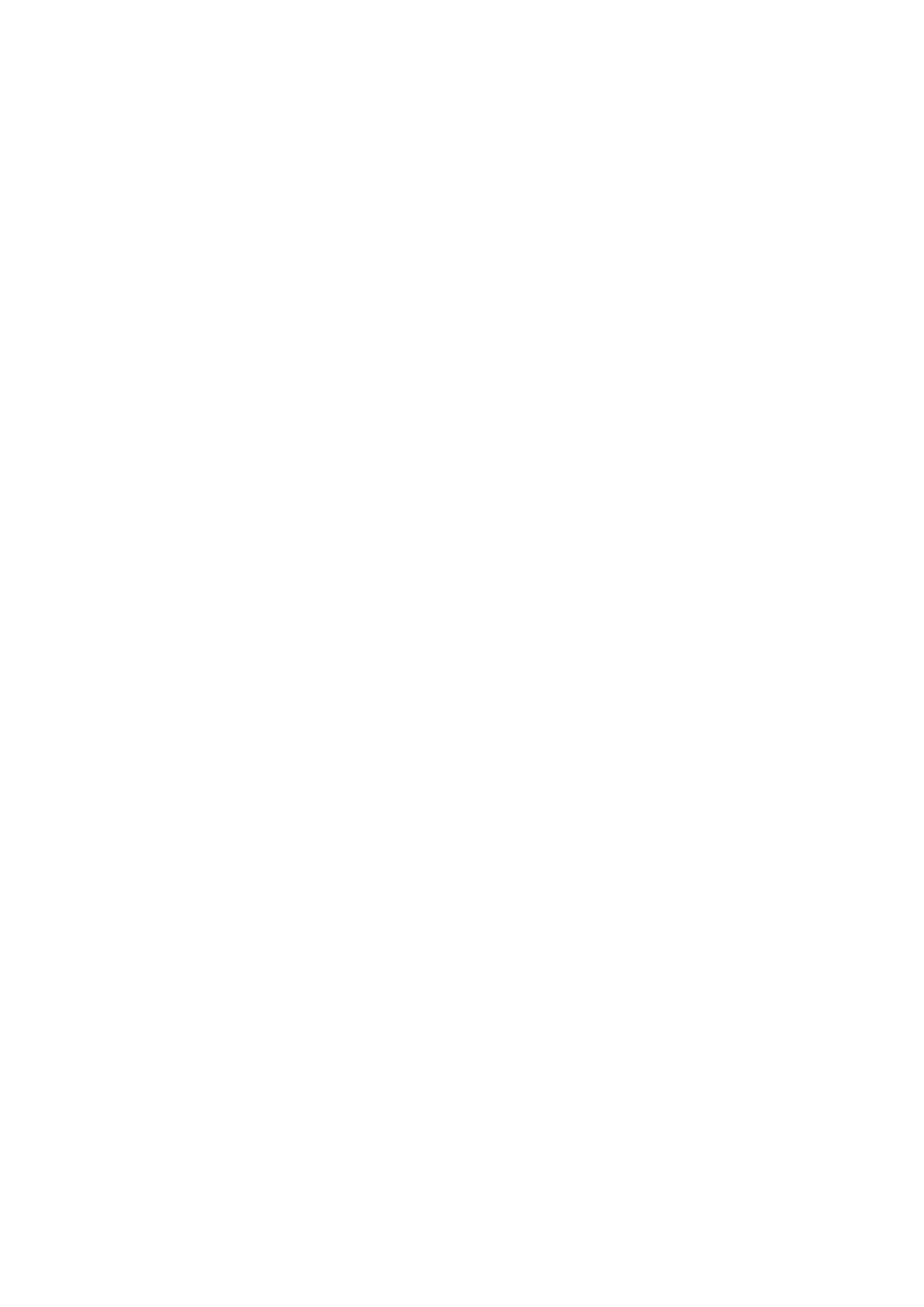## **Note**

 $\overline{a}$ 

<sup>1</sup> Civil society here is understood as 'the public realm of organised social activity located between the state and the family, regardless of normative orientation' (Tostensen et al. 2001, p.7).

<sup>2</sup> We use this expression in reference to the behaviour of the Chinese rural population vis-à-vis the local government, rather than the central government.

 $3$  A strict definition of 'self-governing organization' will be presented in Section 2.

<sup>4</sup> The CSI assessment is based on 74 indicators, which are grouped into four dimensions: Structure, environment, values, and impact (CIVICUS, 2006).

 $<sup>5</sup>$  Technical details on sampling will be presented in Section 4.</sup>

<sup>6</sup> Through the establishment, management and/or support of social organisations, local cadres have also pursued their individual goals, such as increasing their personal income, political power, prestige and connections (Hansen 2008).

<sup>7</sup> The text of this law is available at <u>www.cecc.gov/pages/selectLaws/laws/organicLawVillComm.php</u>.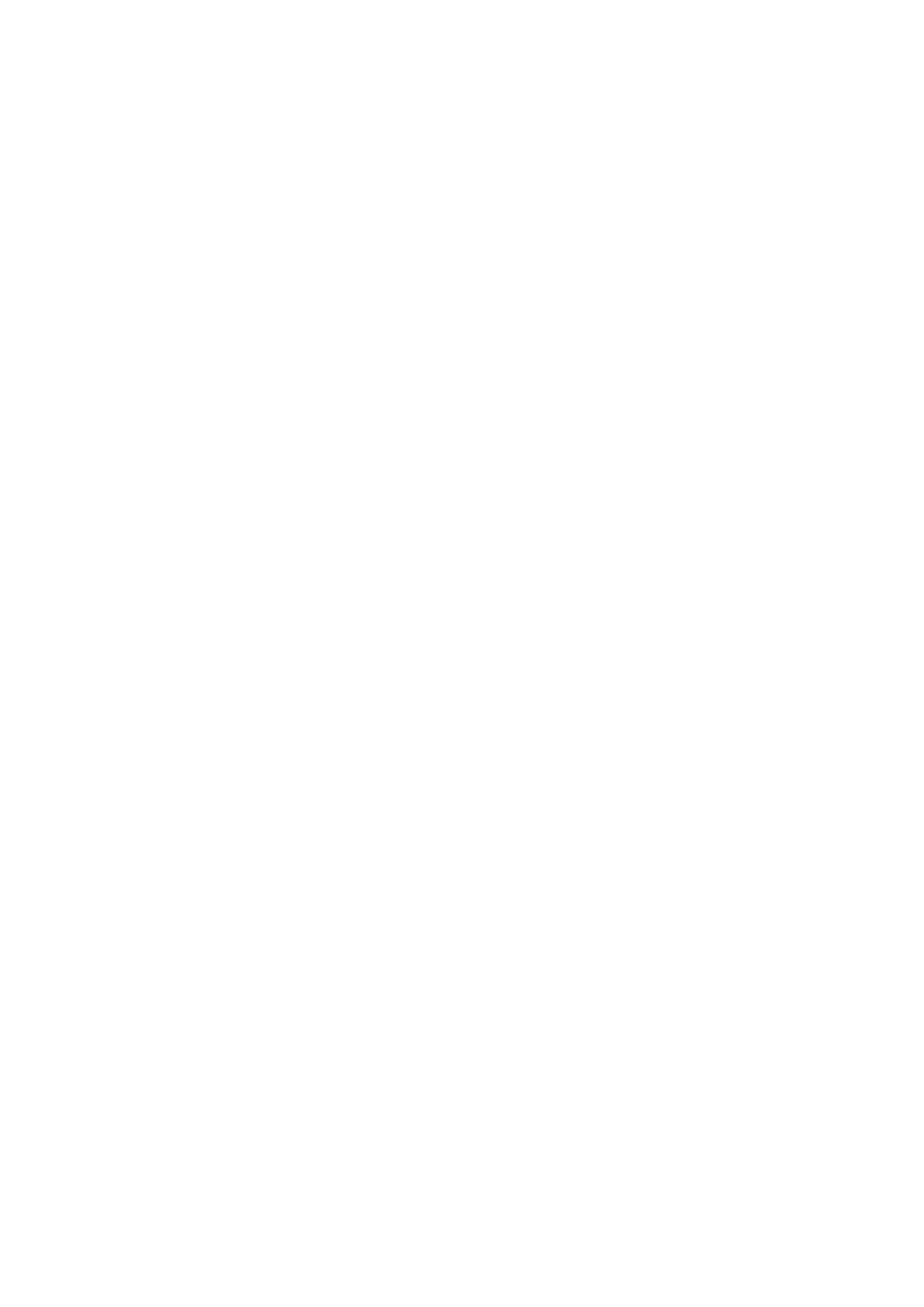- Hansen, Mette Halskov, 2008. Organising the Old: Senior Authority and the Political Significance of a Rural Chinese 'Non-Governmental Organisation'. Modern Asian Studies (forthcoming).
- Hardin, Russell, 2006. Trust. Polity, Cambridge, UK.
- Hare, Denise, 1999. 'Push' versus 'pull' factors in migration outflows and returns: Determinants of migration status and spell duration among China's rural population. Journal of Development Studies 35 (3), 45-72.
- Howell, Jude, 2007. Civil society in China: Chipping away at the edges. Development 50 (3), 17- 23.
- Hu, Biliang, 2007. Informal Institutions and Rural Development in China. Routledge, New York.
- Jia, Xijin, Pan, Jianhui, 2006. Governance during the Social Transition Period and Chinese Civil Society Index (CSI). Paper presented at 'International Conference on Public Management in 21st Century: Opportunities and Challenges', October 30, 2006, Macau.
- La Ferrara, Eliana, 2002. Inequality and group participation: Theory and evidence from rural Tanzania. Journal of Public Economics 85, 235-273.
- Levi, Margaret, 1998. A state of trust. In: Braithwaite, Valerie, Levi, Margaret (Eds.), Trust and Governance. Russell Sage Foundation, New York, pp. 77-101.
- Levi, Margaret, Stoker, Laura, 2000. Political trust and trustworthiness. Annual Review of Political Science 3, 475-508.
- Li, Lianjiang, 2004. Political trust in rural China. Modern China 30 (2), 228-258.
- Li, Lianjiang, 2008 "Political Trust and Petitioning in the Chinese Countryside," Comparative Politics, Vol. 40. No. 2 (January), pp.209-26.
- Li, Lianjiang, O'Brien, Kevin J., 1996. Villagers and popular resistance in contemporary China. Modern China 22 (1), 28-61.
- Liu, Liangqun, Murphy, Rachel, 2006. Lineage networks, land conflicts and rural migration in late socialist China. Journal of Peasant Studies 33 (4), 612-645.
- Massey, Douglas S., Arango, Joaquín, Hugo, Graeme, Kouaouci, Ali, Pellegrino, Adela, Taylor, J. Edward, 1993. Theories of international migration: A review and appraisal. Population and Development Review 19 (3), 431-466.
- Miguel, Edward, Gugerty, Mary K., 2005. Ethnic diversity, social sanctions, and public goods in Kenya. Journal of Public Economics, 89, 2325-2368.
- Ministry of Civil Affairs, 2008. Statistical Bulletin of Civil Affair Development. Available at [http://cws.mca.gov.cn/article/tjkb/.](http://cws.mca.gov.cn/article/tjkb/)
- Minzner, Carl, 2006. *Xinfang*: an alternative to formal Chinese legal institutions. Stanford Journal of International Law 42 (1), 103–179.
- Murphy, Rachel, 2002. How Migrant Labor Is Changing Rural China. Cambridge University Press, Cambridge, U.K.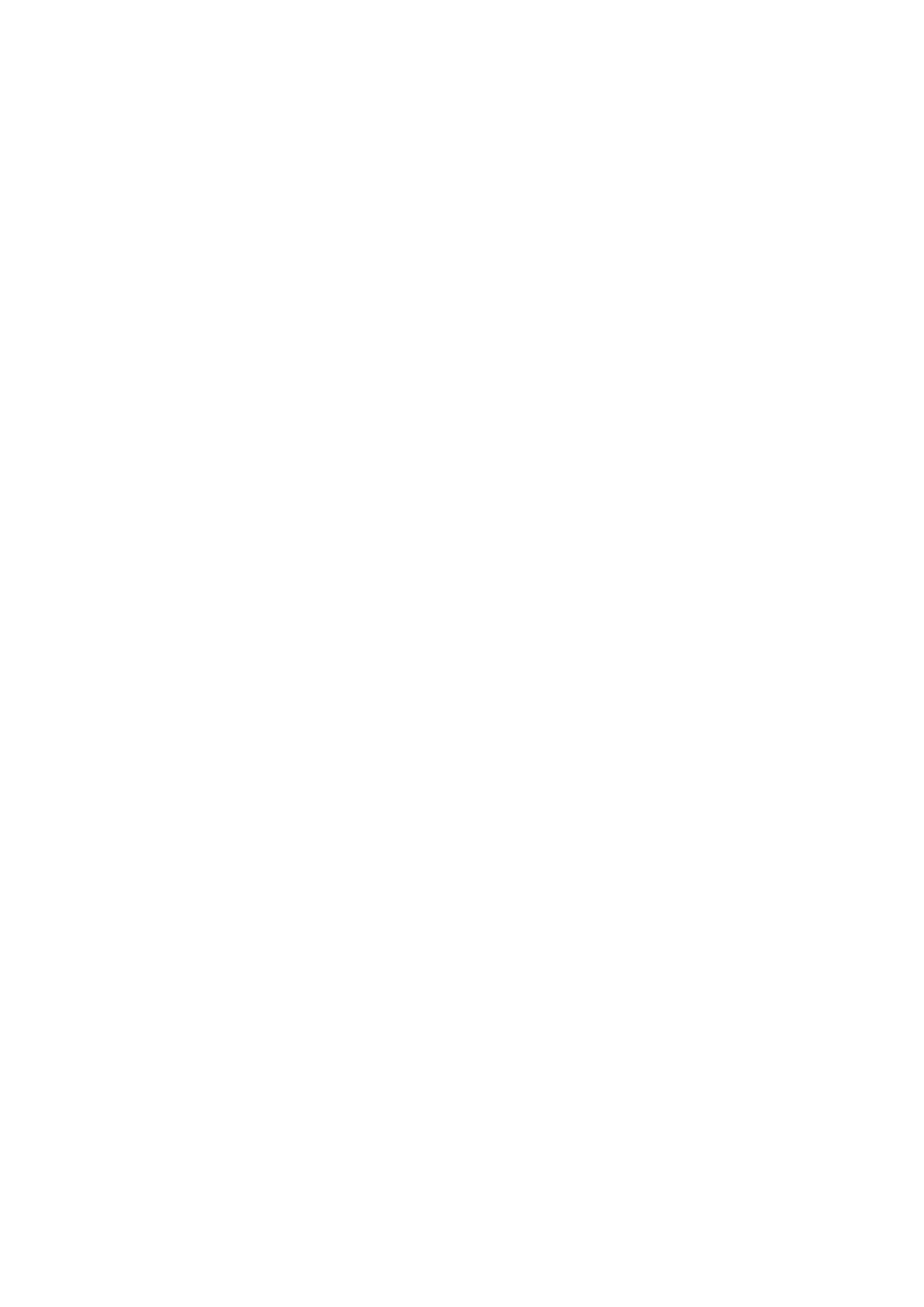- Tandon, R., Mohanty, R. (Eds.), 2003, Does Civil Society Matter: Governance in Contemporary India. Sage Publications, New Delhi.
- Taylor, J. Edward, Rozelle, Scott, de Brauw, Alan, 2003. Migration and incomes in source communities: A new economics of migration perspective from China. Economic Development and Cultural Change 52 (1), 75-101.
- Thornton, Patricia, 2004. Comrades and collectives in arms: Tax resistance, evasion, and avoidance strategies in Post-Mao China. In: Gries, Peter Hays, Rosen, Stanley (Eds.), State and Society in 21st-century China: Crisis, Contention and Legitimation. RoutledgeCurzon, New York, pp. 87-104.
- Tostensen, Arne, Tvedten, Inge, Vaa, Mariken, 2001. The urban crisis, governance and associational life. In: Tostensen, Arne, Tvedten, Inge, Vaa, Mariken (Eds.), Associational Life in African Cities: Popular Responses to the Urban Crisis. Nordic Africa Institute, Uppsala, pp. 7-26.
- Tsai, Lily, 2002. Cadres, temple and lineage institutions, and governance in rural China, The China Journal 48, 1-27.
- Tsai, Lily, 2007a. Solidary groups, informal accountability, and local public goods provision in rural China. American Political Science Review 101 (2), 355-372.
- Tsai, Lily, 2007b. The struggle for village public goods provision: Informal institutions of accountability in rural China. In: Perry, Elizabeth J., Goldman, Merle (Eds.), Grassroots Political Reform in Contemporary China. Harvard University Press, Cambridge, MA, pp. 117-148.
- Wang, Fei-Ling, 2005. Organizing through Division and Exclusion: China's Hukou System. Stanford University Press, Stanford.
- White, Gordon, Jude Howell, Shang Xiaoyuan,1996. In Search of Civil Society. Market Reform and Social Change in Contemporary China. Oxford: Clarendon Press.
- Woodridge, Jeffrey. 2001. Econometric Analysis of Cross Section and Panel Data. The MIT Press, Cambridge, MA.
- Yu, Jianrong, 2008. Dangdai Zhongguo Nongmin de Weiquan Kangzheng: Hunan Hengyang Kaocha (Farmers' Struggle to Defend Their Rights in Contemporary China: An Investigation of Hengyang, Hunan). Mirror Books, Hong Kong.
- Zhang, Xin, Richard Baum, 2004. Civil society and the anatomy of a rural NGO. The China Journal 52 (July), 97-107.
- Zweig, David, 2003. To the courts or to the barricades: Can new political institutions manage rural conflict? In: Perry and Selden (2003), pp. 113-135.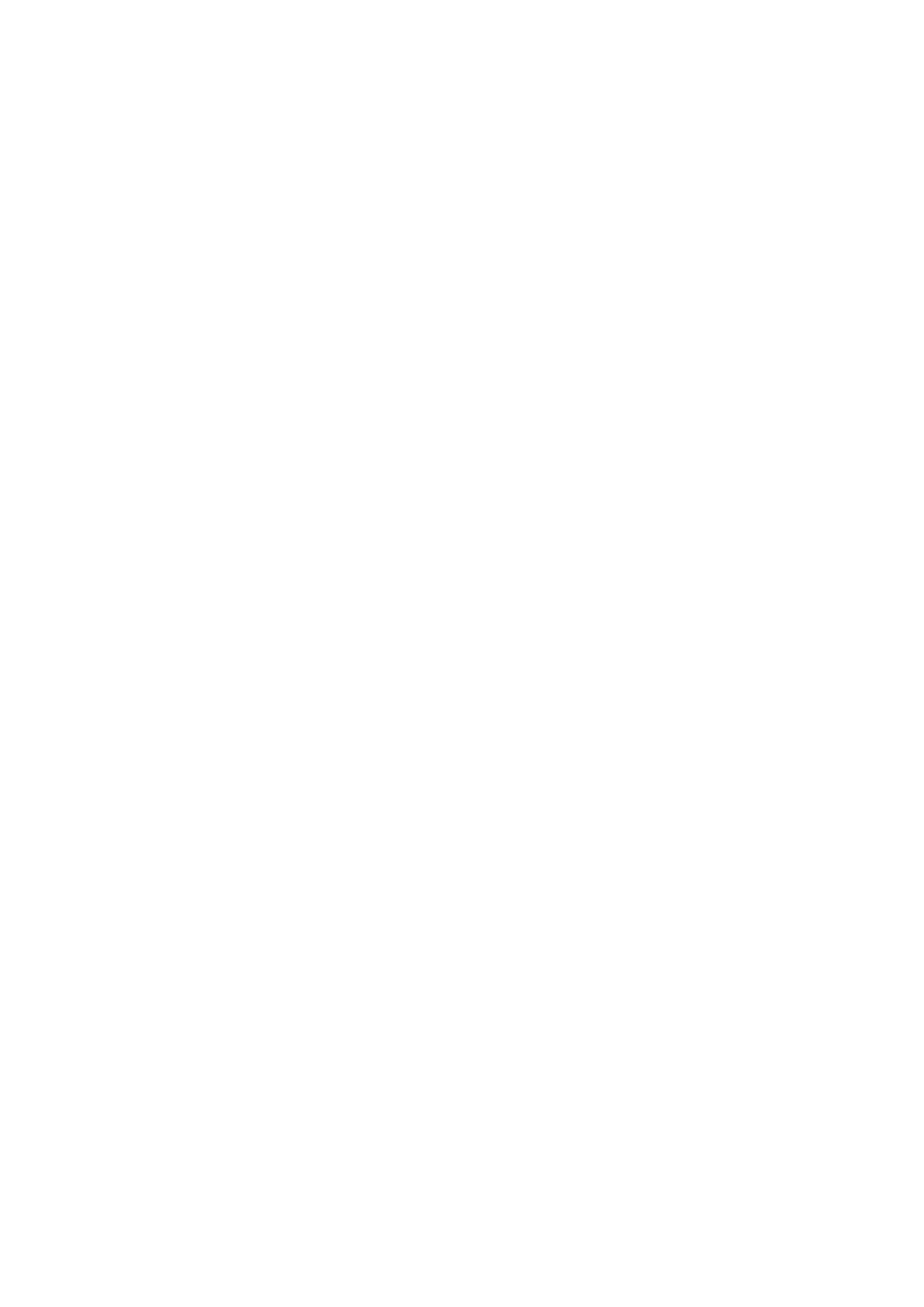| Category of<br>social<br>organizations | Roads, bridges, tap water &<br>others      |                                                        | Infrastructure for agricultural<br>production |                                                        | School buildings & facilities              |                                                        |
|----------------------------------------|--------------------------------------------|--------------------------------------------------------|-----------------------------------------------|--------------------------------------------------------|--------------------------------------------|--------------------------------------------------------|
|                                        | Rate of<br>participation<br>in initiations | Success rate of<br>implementation<br>in the initiation | Rate of<br>participation<br>in initiations    | Success rate of<br>implementation<br>in the initiation | Rate of<br>participation<br>in initiations | Success rate of<br>implementation<br>in the initiation |
| Wedding &<br>funerals                  | 19                                         | 86                                                     | 14                                            | 80                                                     | 14                                         | 80                                                     |
| Cultural, sports<br>& health           | 35                                         | 57                                                     | 21                                            | 69                                                     | 17                                         | 62                                                     |
| Learning                               | 19                                         | 50                                                     | 23                                            | 57                                                     | 17                                         | 80                                                     |
| Local temples                          | 11                                         | 80                                                     | 10                                            | 25                                                     | 5                                          | $\theta$                                               |
| Churches $&$<br>religious              | 12                                         | 20                                                     | 7                                             | 33                                                     | 2                                          | 100                                                    |
| Technical                              | 15                                         | 75                                                     | 20                                            | 70                                                     | 8                                          | 100                                                    |
| Mutual aids in<br>production           | 17                                         | 50                                                     | 25                                            | 67                                                     | 8                                          | 100                                                    |
| Rights<br>protection                   | 19                                         | 80                                                     | 31                                            | 75                                                     | 23                                         | 100                                                    |
| Civil<br>intermediation                | 18                                         | 85                                                     | 12                                            | 78                                                     | 12                                         | 89                                                     |
| Public order &<br>security             | 11                                         | 71                                                     | 11                                            | 43                                                     | 6                                          | 75                                                     |
| Others                                 | 30                                         | 100                                                    | 30                                            | 100                                                    | 40                                         | 75                                                     |
| Total                                  | 19                                         | 67                                                     | 16                                            | 65                                                     | 12                                         | 78                                                     |

## Table 2. Participation of Grassroots Social Organizations in Local Infrastructure Projects, 2000-2005 (%)

Source: Authors' village survey in 2005.

Table 3. Participation Rates of Villagers in Self-governing and Government-controlled Social Organizations, by Sample Province

|             | No of villages | Self-governing | Government-controlled | All social organizations |
|-------------|----------------|----------------|-----------------------|--------------------------|
| Jiangsu     | 19             | 2.08           | 8.38                  | 10.46                    |
| Sichuan     | 20             | 0.21           | 2.75                  | 2.96                     |
| Shaanxi     | 16             | 4.08           | 4.81                  | 8.89                     |
| Jilin       | 21             | 1.65           | 9.81                  | 11.46                    |
| Hebei       | 19             | 1.55           | 4.64                  | 6.19                     |
| Fujian      | 20             | 15.07          | 17.20                 | 32.27                    |
| All samples | 115            | 4.13           | 8.08                  | 12.21                    |

Source: Authors' village survey in 2005.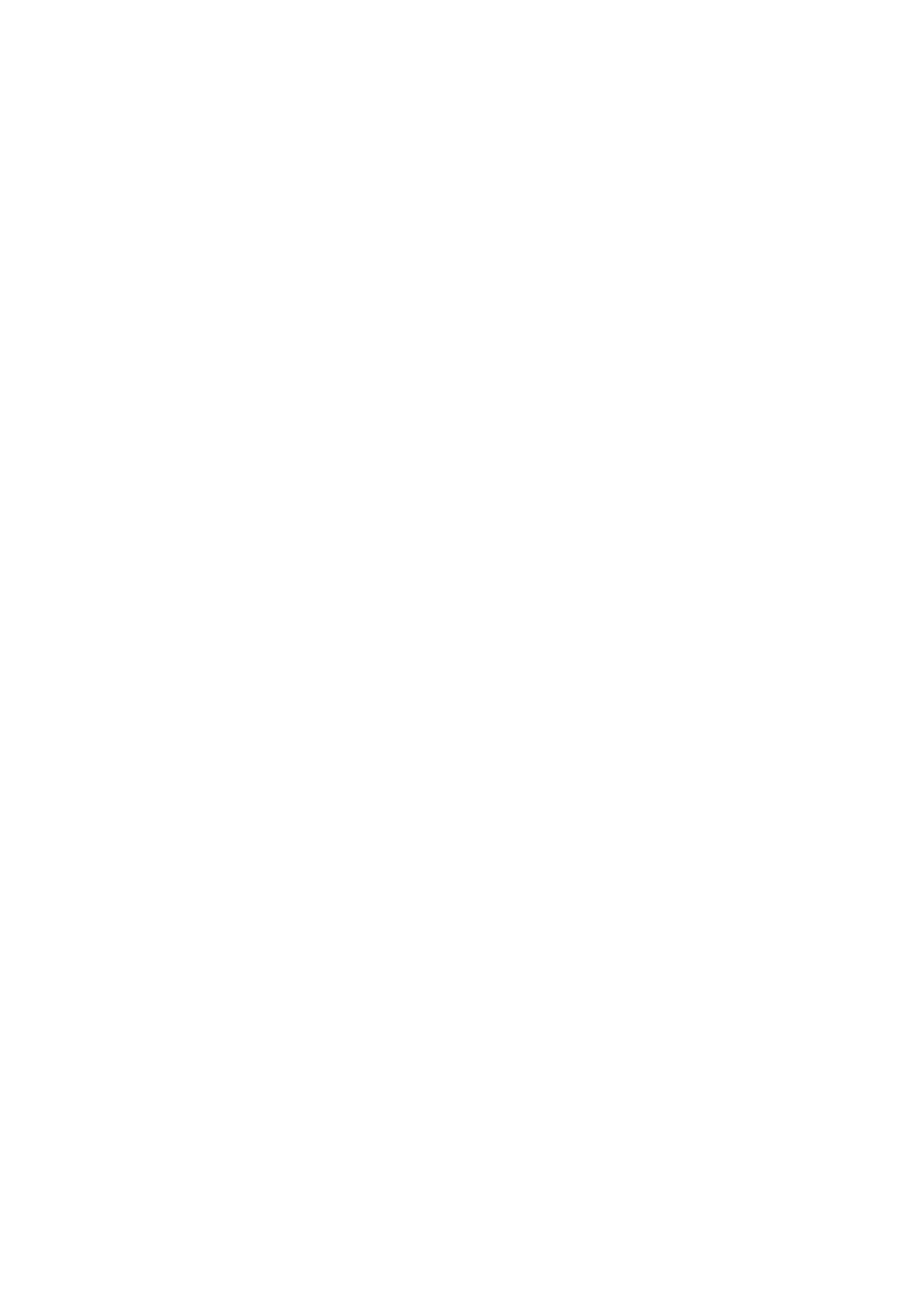|             | Township<br>cadres<br>respected | Model<br>cadres highly<br>regarded | Township<br>policy<br>beneficial | Willingness<br>to uphold<br>justice | Ability for<br>problem<br>solving | Gross index<br>of political<br>trust |
|-------------|---------------------------------|------------------------------------|----------------------------------|-------------------------------------|-----------------------------------|--------------------------------------|
| Jiangsu     | 0.37                            | 0.41                               | 0.53                             | 0.60                                | 0.66                              | 0.51                                 |
| Sichuan     | 0.46                            | 0.47                               | 0.65                             | 0.76                                | 0.86                              | 0.64                                 |
| Shaanxi     | 0.27                            | 0.34                               | 0.37                             | 0.47                                | 0.70                              | 0.43                                 |
| Jilin       | 0.43                            | 0.54                               | 0.52                             | 0.62                                | 0.65                              | 0.55                                 |
| Hebei       | 0.37                            | 0.32                               | 0.47                             | 0.56                                | 0.65                              | 0.47                                 |
| Fujian      | 0.32                            | 0.26                               | 0.34                             | 0.39                                | 0.58                              | 0.38                                 |
| All samples | 0.37                            | 0.39                               | 0.48                             | 0.57                                | 0.69                              | 0.50                                 |

Table 6. Five Measurements of Political Trust in Six Sample Provinces

Source: Authors' village survey in 2005.